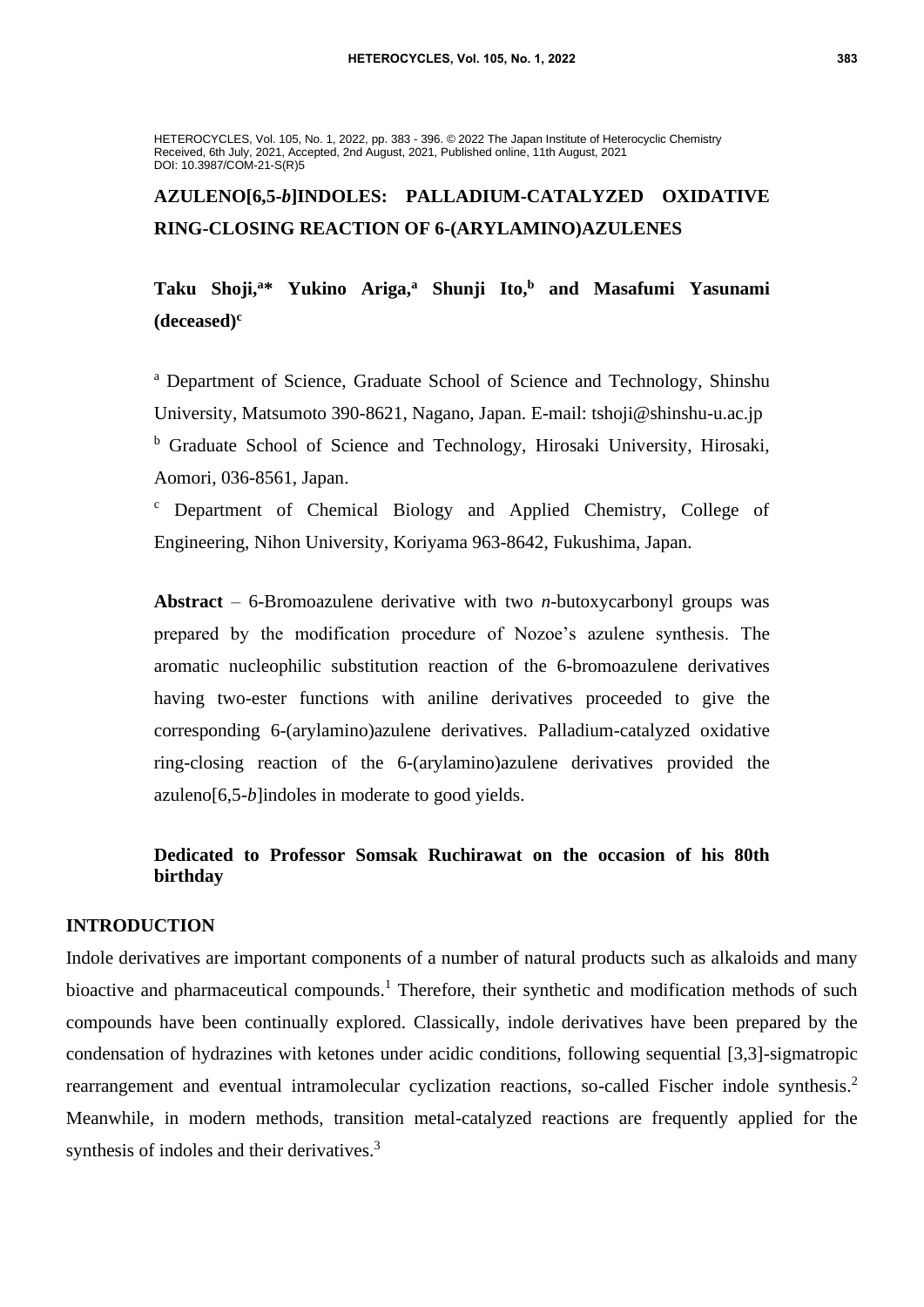Since azulene and its derivatives are of interest not only from the viewpoint of physical organic chemistry for their unique properties, but also as pharmaceuticals for their bioactivity,<sup>4</sup> so that the numerous synthetic and modification methods have been developed to date.<sup>5</sup> From the interest in material and medicinal chemistry, azulene derivatives incorporating the indole substructure have also been prepared by several groups (Figure 1). In 2012, our group reported the synthesis of indole-substituted azulene derivatives **A** at the 1- or 1,3-positions, which was achieved by a Vilsmeier-type reaction using 2-indolinones and triflic anhydride  $(Tf_2O)$ .<sup>6</sup> Meanwhile, several synthetic methods for indole-fused azulene derivatives have been reported in the literature. In 2007, Yamamura *et al*. reported the synthesis of azuleno[1,2*-b*]indole **B** and azuleno[2,1*-b*]indole **C** by the ionization of the tropyl group of methylfuryl-2-tropylindoles followed by intramolecular nucleophilic ring-opening reaction of the furan ring.<sup>7</sup> More recently, the synthesis of guaiazulene-fused indole by Cadogan cyclization has been reported by Gao and Swager, $8$  in which guaiazulene with an  $o$ -nitrophenyl group at the 2-position reacts with triphenylphosphine under the microwave irradiation conditions to form azulenoindole **D**.



Figure 1. Azulene-substituted and fused indole derivatives reported in the literature

The preparation of azulenoindole derivatives, in which indole is fused at the seven-membered ring of azulene, was reported by Hong *et al*. (Scheme 1). In their study, azuleno[5,6-*b*]indoles were prepared by microwave-assisted  $[6 + 4]$  cycloaddition of 6-dimethylaminofulvene with indole-fused  $\alpha$ -pyrone and their antitumor activities were also evaluated.<sup>9</sup> As a result, the prepared azuleno[5,6-*b*]indoles revealed good antitumor activity against a variety of cancer cells (melanoma, leukemia, lung, colon, renal, ovarian, brain, breast and prostate). However, this is the only one report for the preparation of indole-fused azulene derivatives at the seven-membered ring. Thus, there is no report for the synthesis of their derivatives utilizing more readily available azulene derivatives as starting materials. Therefore, the development of the new synthetic methods for the azulenoindoles using azulene derivatives as precursors could contribute to the progress of medicinal chemistry.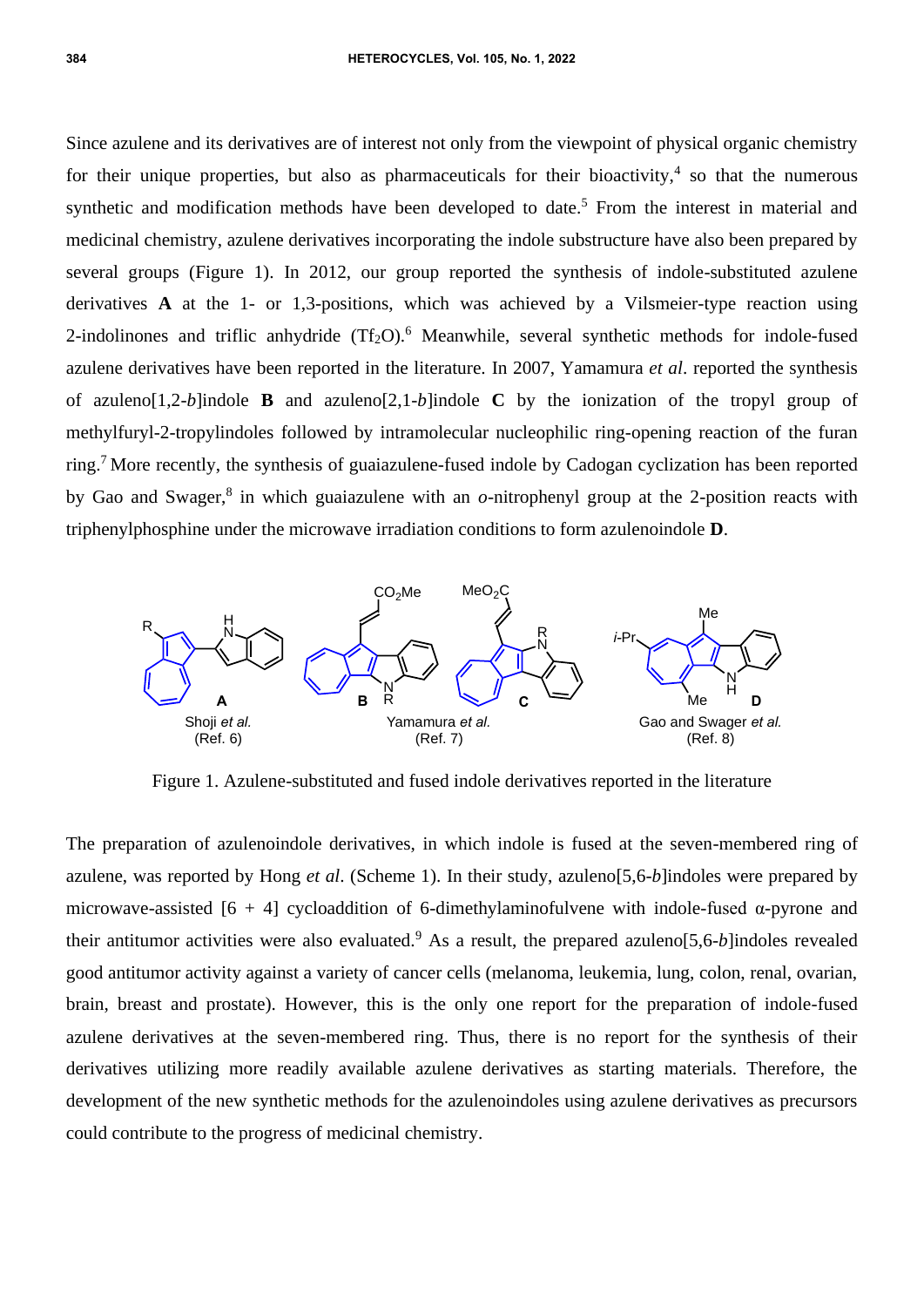

Scheme 1. Synthesis of azuleno<sup>[5,6-*b*]indoles by microwave-assisted [6 + 4] cycloaddition of</sup> 6-dimethylaminofulvene with indole-fused α-pyrone derivatives

In this paper, we describe the synthesis of azuleno[6,5-*b*]indoles *via* palladium-catalyzed oxidative ring-closing reaction of 6-(arylamino)azulenes, which were prepared from 6-bromoazulenes by aromatic nucleophilic substitution  $(S<sub>N</sub>Ar)$  reaction with aniline derivatives.

#### **RESULTS AND DISCUSSION**

In 2008, Fagnou *et al*. reported a new oxidative carbon-carbon bond formation reaction in which diarylamines can be converted to carbazoles using palladium(II) catalyst, i.e., palladium acetate  $[Pd(OAc)_2]$ , in pivalic acid (PivOH) as the solvent under the aerobic conditions.<sup>10</sup> This reaction is versatile and applicable to the synthesis of natural products, so that we adapted this approach to the synthesis of indole-fused azulene derivatives at the seven-membered ring. The overview of the planned synthetic pathway is shown in Scheme 2. The preparation of the precursors, 6-(arylamino)azulenes and 6-haloazulenes, was initially investigated prior to the implementation of the palladium-catalyzed cyclization reaction.



Scheme 2. Planned synthetic pathway to azuleno[6,5-*b*]indoles

**Synthesis of 6-bromoazulenes**: As appropriate precursors for the synthesis of azuleno[6,5-*b*]indoles, we selected the 6-bromoazulenes with two ester groups at the 1,3-positions, because they could be utilized amination reaction by aromatic nucleophilic substitution  $(S_NAr)$  at the 6-position.<sup>11</sup> 6-Bromoazulene **4a** with two ethyl ester groups was prepared according to the method reported by Nozoe *et al*. in three step protocol using tosyloxytropone  $(1)$  as a starting material (Scheme 3).<sup>12</sup> The synthesis of the butyl ester derivative **4b** was accomplished in a similar manner. The reaction of **1** with butyl cyanoacetate in the presence of *tert*-butylamine (*t*-BuNH2) gave the 2-aminoazulene derivative **2b** in high yield. The solubility of **2b** in organic solvents was higher than that of **2a** owing to the substituted two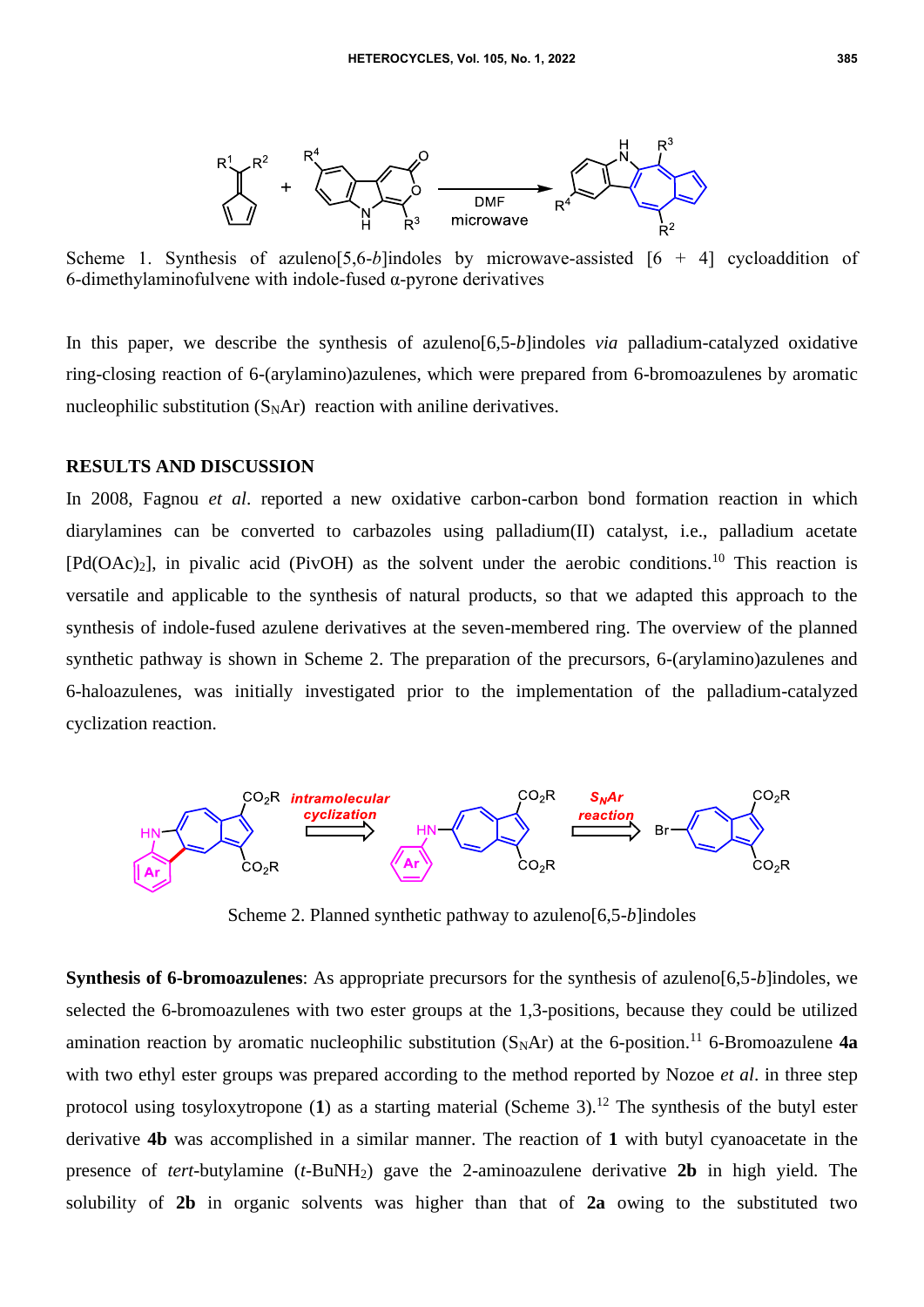butoxycarbonyl substituents. Bromination at the 6-position of the azulene ring was attained by the treatment of **2b** with Br<sup>2</sup> in chloroform as a solvent, affording **3b** in 80% yield. Since compound **3a** is relatively insoluble toward the reaction solvent, the product can be easily obtained in high purity by the simple filtration of the generated precipitate after the completion of the reaction. On the other hand, **3b** did not show precipitation in the reaction solvent during the reaction and thus required a tedious work-up process, such as extraction and chromatographic purification. The eventual deamination of **3b** proceeded under Sandmeyer condition to provide **4b** in 85% yield.



Scheme 3. Synthesis of 6-bromoazulenes **4a** and **4b** with two ester functions from tosyloxytropone (**1**)

**Synthesis of 6-(arylamino)azulenes by SNAr reaction**: The obtained 6-bromoazulenes **4a** and **4b** were used as starting materials for the transformation to 6-(arylamino)azulenes via S<sub>N</sub>Ar substitution reaction with aniline derivatives. The product yields for the  $S<sub>N</sub>Ar$  reaction are summarized in Table 1. We have previously reported that a similar reaction does not proceed in toluene as a solvent, resulting in the recovery of the starting material  $4a$ .<sup>13</sup> However, we found the S<sub>N</sub>Ar reaction of  $4a$  with *p*-toluidine in ethanol under reflux conditions afforded **5a** in 68% yield. Therefore, we selected ethanol as the suitable solvent for the S<sub>N</sub>Ar reaction of 4a and 4b and examined the generality by utilizing two other aniline derivatives. Compound **6a** was obtained in excellent yield (91%) by the reaction of **4a** with *p*-anisidine. Whereas the yield of the product **7a** by the reaction of **4a** with 3,4,5-trimethoxyaniline was only 36%. A similar reaction was also examined in DMSO and DMF as the solvent, but only complete decomposition proceeded in these solvents, and no obvious product could be obtained. The S<sub>N</sub>Ar reaction of the butoxy ester derivative **4b** with *p*-anisidine and 3,4,5-trimethoxyaniline was also performed and the reaction provided **6b** and **7b** in 74% and 65% yields, respectively. Compounds **5a**−**7a** were relatively insoluble in common organic solvents (hexane, toluene, ethyl acetate, methanol and so on), whereas **6b** and **7b** showed high solubility because of the presence of the long alkoxy groups in the ester functions (i.e., two butoxycarbonyl groups).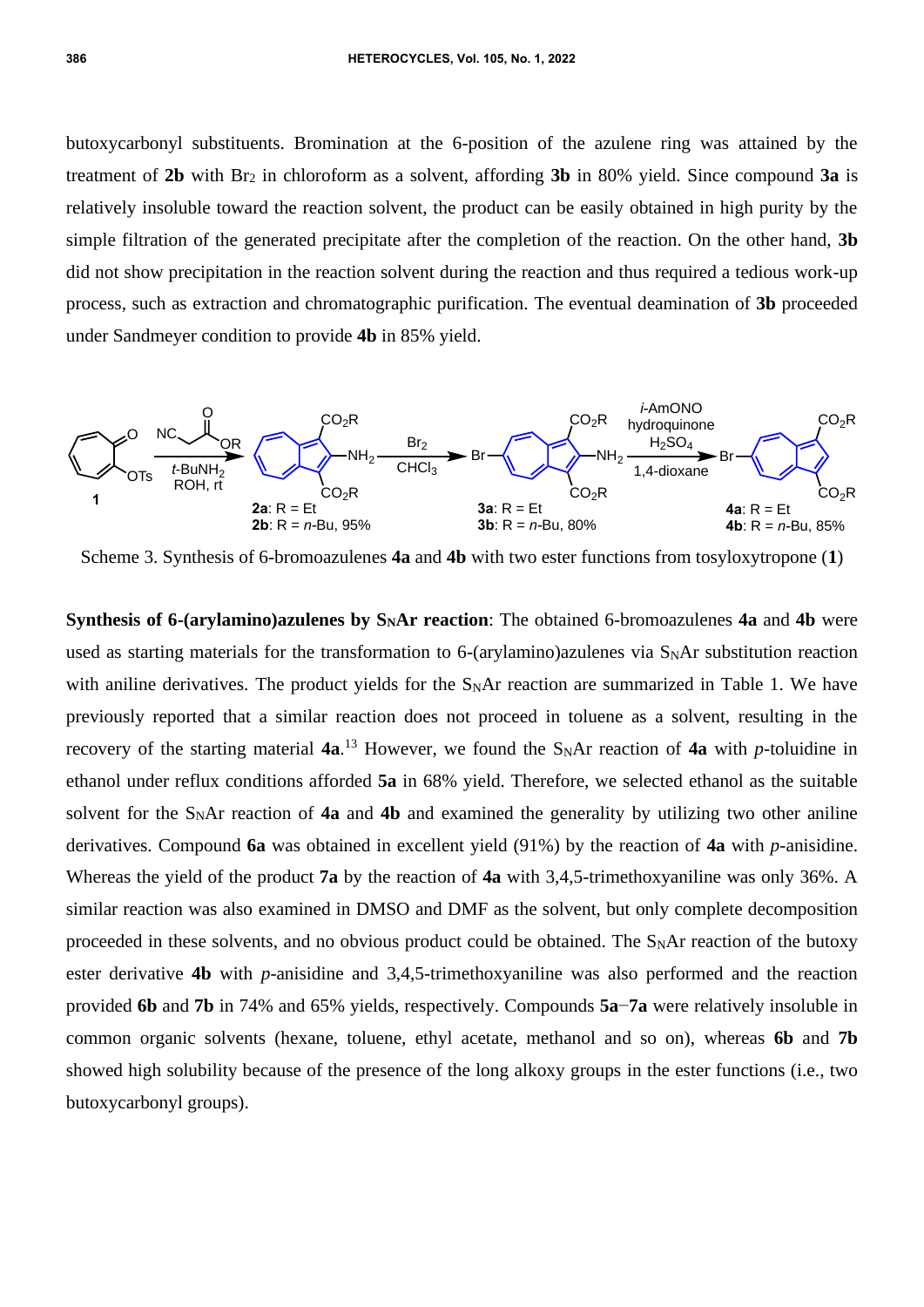|                | 4a<br>4b<br><b>EtOH</b><br>reflux | NH <sub>2</sub><br><b>HN</b> | CO <sub>2</sub> R<br>CO <sub>2</sub> R<br>$5a-7a$ : R = Et<br>6b and 7b: $R = n$ -Bu |
|----------------|-----------------------------------|------------------------------|--------------------------------------------------------------------------------------|
| entry          | substrate                         |                              | Product, yield [%]                                                                   |
| $\mathbf{1}$   | 4a                                | Me                           | 5a, 68                                                                               |
| $\overline{2}$ | 4a                                | ξ<br>MeC                     | 6a, 91                                                                               |
| 3              | 4a                                | MeO<br>MeO<br>MeC            | 7a, 36                                                                               |
| 4              | 4 <sub>b</sub>                    | MeC                          | 6b, 74                                                                               |
| 5              | 4 <sub>b</sub>                    | MeO<br>MeO<br>MeC            | 7b, 65                                                                               |

Table 1. Synthesis of 6-(arylamino)azulenes by the  $S<sub>N</sub>Ar$  reaction with aniline derivatives

**Synthesis of azuleno[6,5-***b***]indoles by metal-catalyzed ring-closing reaction**: Next, the transformation to azuleno[6,5-*b*]indoles by the ring-closing reaction of the obtained 6-(arylamino)azulenes was investigated. The product yields for the ring-closing reaction are summarized in Table 2. Initially, the oxidative ring-closing reaction of **5a** was conducted under the same conditions as those of Fagnou *et al*. However, the reaction resulted in the recovery of the starting material due to the low solubility of **5a** toward PivOH as the solvent. To resolve this problem, a small amount of toluene was used as an auxiliary solvent, but the reaction was also resulted in the recovery of the starting material **5a**. Since the nature of the substituted aryl group might be responsible for the low reactivity, we investigated the same reaction by utilizing **6a** and **7a**, both of which have more electron-rich aryl groups. As a result, azuleno[6,5-*b*]indoles **8a** and **9a** could be obtained by the oxidative ring-closing reaction, although the product yields were moderate in these cases (**8a**: 35%, **9a**: 41%).

However, the low solubility problem was not fully resolved even with a toluene addition, so that the ring-closing reaction was performed by using **6b** and **7b**, which have longer alkoxy groups in the ester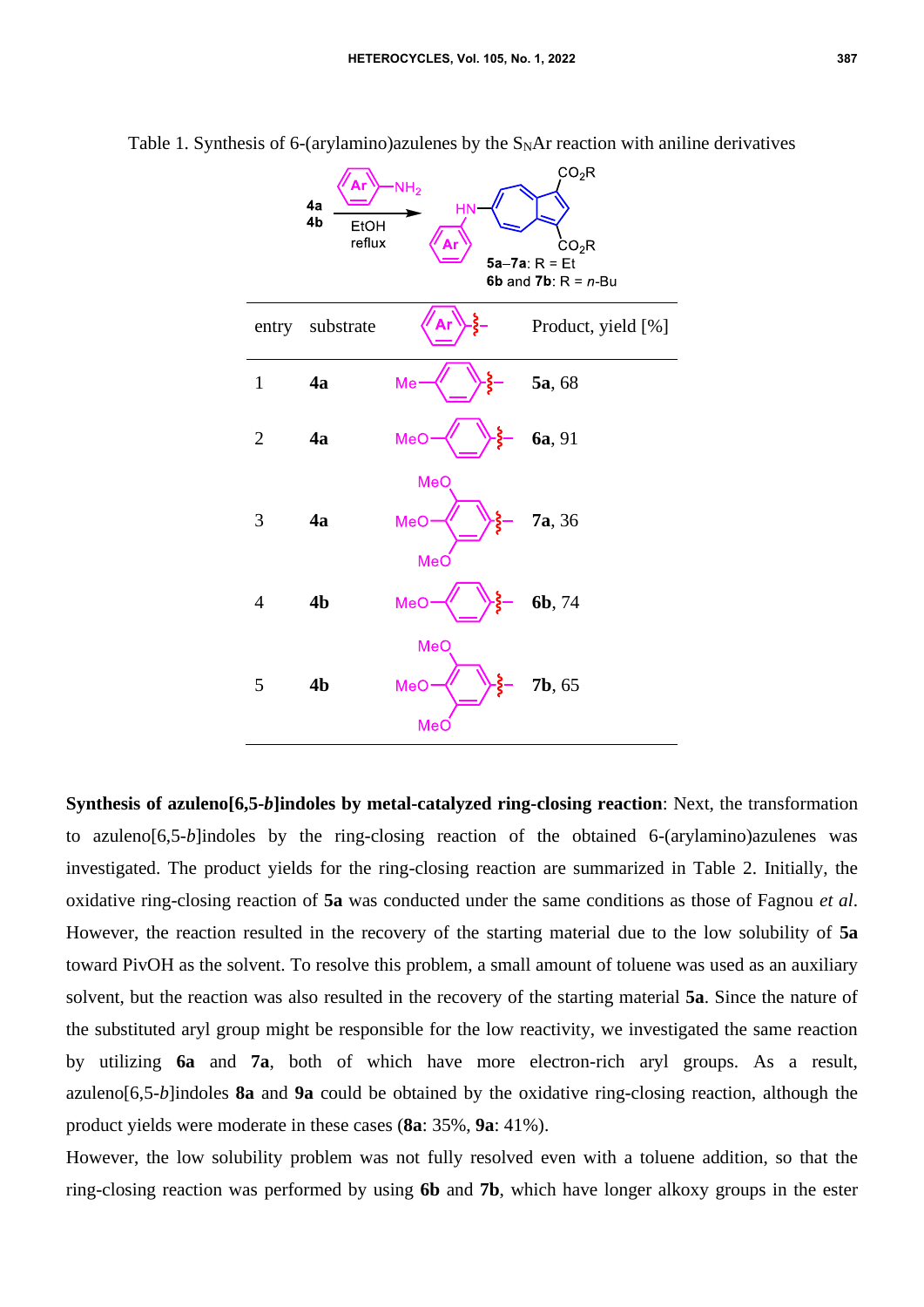functions that showed high solubility to PivOH. As expected, **6b** and **7b** could be completely dissolved in PivOH under the reaction conditions and giving azuleno[6,5-*b*]indoles **8b** and **9b** in 81% and 21% yields, respectively. Since significant decomposition was observed in the reaction of **7b**, the low yield of **9b** should be ascribed to the result on the undesirable over oxidation reaction derived from the electron-rich trimethoxybenzene moiety under the highly soluble conditions.

> $CO<sub>2</sub>R$  $CO<sub>2</sub>R$  $Pd(OAc)_2$  $K_2CO_2$ PivOH,  $O_2$  $^{\circ}C$  $110$ ĊO<sub>2</sub>R  $CO<sub>2</sub>R$  $5a-7a$ : R = Et 8a, 9a;  $R = Et$ 6b, 7b:  $R = n$ -Bu 8b, 9b:  $R = n$ -Bu entry substrate  $\langle \mathbf{Ar} \rangle$ - $\xi$ - Product, yield [%] 1 a  $5a$  Me<sup> $\left\langle \right\rangle$   $\}$ <sup>2</sup> no reaction</sup> 2 a **6a MeO**  $\frac{1}{2}$  **8a**, 35 Me<sub>C</sub> 3 a **7a MeO**  $\left\{\n\right\}$   $\left\{\n\right\}$  **9a**, 41  $Me<sub>0</sub>$ 4 **6b**  $\text{MeO} \rightarrow \begin{cases} \rightarrow \text{S} - \text{8} & \text{8} & \text{8} \\ \text{8} & \text{8} \end{cases}$ **MeC** 5 **7b MeO**  $\left\{\n\right\}$   $\left\{\n\right\}$  **9b**, 21  $MeC$

Table 2. Synthesis of azuleno[6,5-*b*]indoles by palladium-catalyzed oxidative ring-closing reaction

<sup>a</sup> Small amount of toluene was employed as an auxiliary solvent.

# **CONCLUSION**

In conclusion, we have demonstrated herein the first synthesis of azuleno[6,5-*b*]indoles *via* palladium-catalyzed intramolecular ring-closing reaction. The 6-bromoazulene derivative **4b** with longer alkoxy groups in the ester functions were prepared by an improved method of Nozoe's protocol, i.e., the reaction of tosyloxytropone (**1**) with *n*-butyl cyanoacetate in the presence of *t*-BuNH<sup>2</sup> and the subsequent bromination and deamination reactions. The S<sub>N</sub>Ar reaction of 6-bromoazulenes **4a** and **4b** with aniline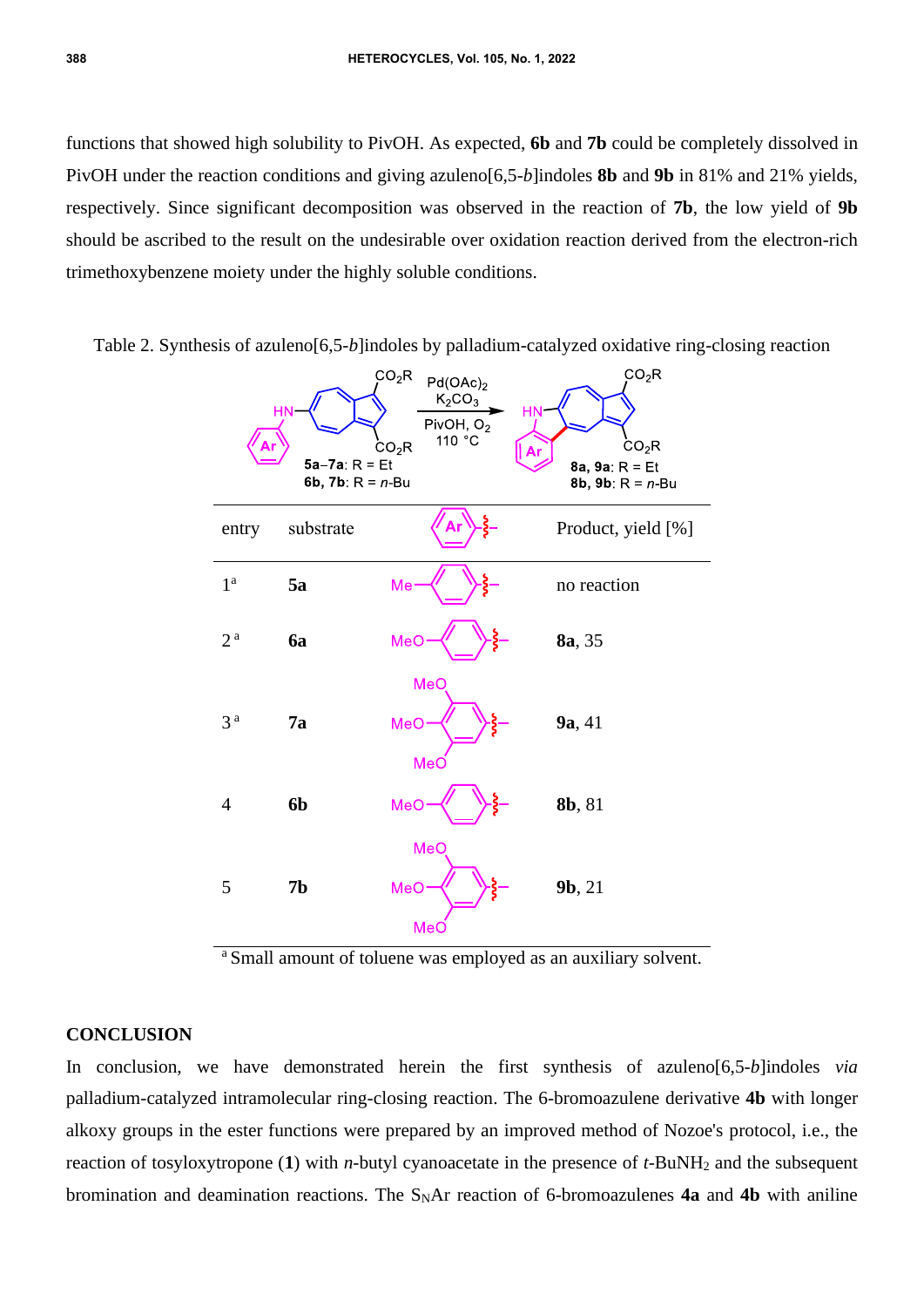derivatives gave the corresponding 6-(arylamino)azulenes **5a**, **6a**,**b** and **7a**,**b**, which could be converted to azuleno[6,5-*b*]indoles by palladium-catalyzed oxidative ring-closing reaction, except for **5a**. Although there are several limitations on the method we have presented in this paper, such as the low solubility of the starting material and the tolerability of substituents on the aryl group, the procedure should be the straightforward way to obtain azuleno[6,5-*b*]indoles for which no synthetic route has existed so far. To overcome these problems the more efficient synthetic procedure for the azuleno[6,5-*b*]indoles is currently under investigation in our laboratory.

#### **EXPERIMENTAL**

General. Melting points were determined with a Yanagimoto MPS3 micro melting apparatus and are uncorrected. High-resolution mass spectra were obtained with AB SCIEX TOF/TOF 5800 instrument (dithranol as a matrix substance and/or  $CF_3CO_2Ag$  as an auxiliary agent). IR spectrum was measured with JASCO FT/IR-4100 spectrophotometer. <sup>1</sup>H and <sup>13</sup>C NMR spectra were recorded in CDCl<sub>3</sub> with a JEOL ECA500 at 500 MHz and 125 MHz, respectively.

**Compound 2b**: *n*-Butyl cyanoacetate (31.0 g, 220 mmol) in *tert*-butylamine (30 mL) was added to a solution of 2-tosyloxytropone (**1**) (27.6 g, 100 mmol) in 1-butanol (300 mL) and the resulting mixture was stirred at room temperature for 12 h. The reaction mixture was poured into ice-cooled water and the generated precipitate was collected by filtration to give **2b** (32.6 g, 95%) as yellow crystals. Mp 63−64 °C; IR (AT−IR): νmax = 3485 (w), 3343 (w), 2957 (w), 2930 (w), 2871 (w), 1682 (m), 1660 (s), 1597 (s), 1575 (m), 1528 (w), 1509 (m), 1496 (m), 1473 (w), 1458 (w), 1426 (m), 1413 (w), 1395 (w), 1375 (w), 1336 (w), 1317 (w), 1278 (w), 1264 (w), 1232 (m), 1204 (w), 1171 (s), 1149 (m), 1110 (s), 1100 (m), 1063 (w), 1038 (w), 998 (w), 975 (w), 951 (w), 915 (w), 887 (w), 865 (w), 847 (w), 807 (w) cm−1 ; <sup>1</sup>H NMR (500 MHz, CDCl3): δ<sup>H</sup> = 9.15 (d, *J =* 10.3 Hz, 2H, H-4,8), 7.79 (s, 2H, NH2), 7.54 (t, *J =* 10.3 Hz, 2H, H-5,7), 7.43 (t, *J =* 10.3 Hz, 1H, H-6), 4.41 (t, *J =* 7.4 Hz, 3H, CO2*n*-Bu), 1.83 (quint, *J =* 7.4 Hz, 3H, CO<sub>2</sub>n-Bu), 1.53 (sext,  $J = 7.4$  Hz, 3H, CO<sub>2</sub>n-Bu), 1.01 (t,  $J = 7.4$  Hz, 4H, CO<sub>2</sub>n-Bu) ppm; <sup>13</sup>C NMR (125 MHz, CDCl<sub>3</sub>):  $\delta_C = 166.76, 162.57, 146.24, 132.95, 132.72, 131.49, 99.94, 63.85, 31.13,$ 19.60, 13.92 ppm; HRMS (MALDI-TOF, positive): calcd for C<sub>20</sub>H<sub>25</sub>NO<sub>4</sub> + H<sup>+</sup> [M + H]<sup>+</sup>, 344.1856; found: 344.1263; HRMS (MALDI-TOF, positive): calcd for  $C_{20}H_{25}NO_4 + Ag^+ [M + Ag]^+, 450.0829;$ found: 450.0171.

**Compound 3b**: Bromine (98.0 g, 66.1 mmol) in CHCl<sub>3</sub> (30 mL) was added to a solution of  $2b$  (10.8 g, 31.5 mmol) in CHCl<sup>3</sup> (95 mL) and the resulting mixture was stirred at room temperature for 12 h. The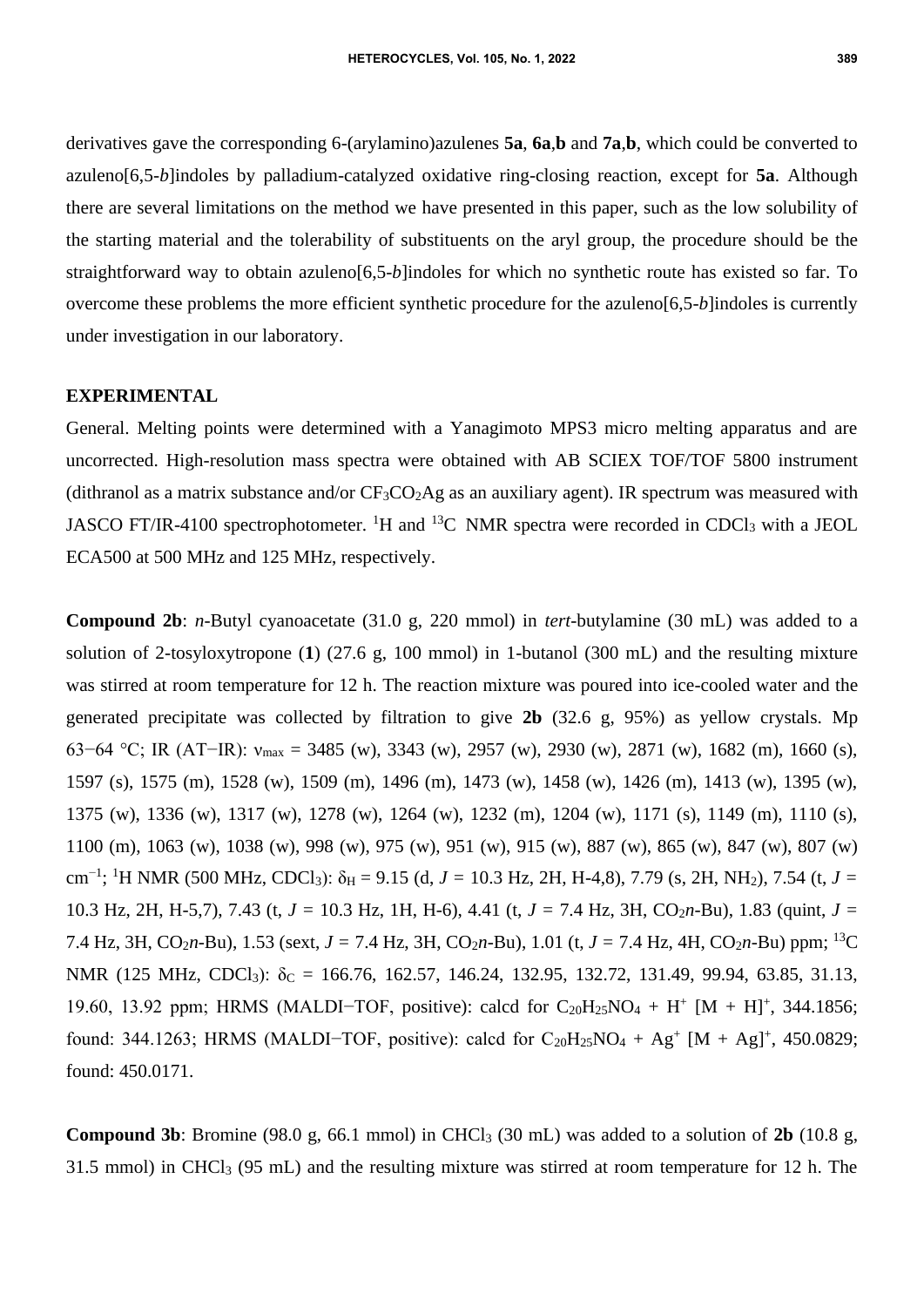reaction mixture was poured into sat. Na<sub>2</sub>SO<sub>3</sub> and extracted with CHCl<sub>3</sub>. The organic layer was washed with brine, dried over Na<sub>2</sub>SO<sub>4</sub>, and concentrated under reduced pressure. The residue was purified by column chromatography on silica gel with toluene/AcOEt (4:1) to give **3b** (10.6 g, 80%) as orange crystals. Mp 110−112 °C; IR (AT−IR):  $v_{\text{max}} = 3486$  (w), 3349 (w), 2956 (w), 2928 (w), 2870 (w), 1685 (m), 1660 (m), 1596 (s), 1577 (m), 1521 (m), 1500 (m), 1471 (m), 1424 (m), 1374 (m),1326 (w), 1280 (w), 1236 (m), 1165 (s), 1133 (m), 1110 (m), 1079 (m), 1062 (m), 1035 (m), 1008 (m), 987 (w), 943 (w), 919 (w), 890 (w), 876 (w), 858 (w), 835 (m) cm<sup>-1</sup>; <sup>1</sup>H NMR (500 MHz, CDCl<sub>3</sub>):  $\delta$ <sub>H</sub> = 8.80 (d, *J* = 11.6 Hz, 2H, H-4,8), 7.80 (br.s, NH2), 7.78 (d, *J =* 11.6 Hz, 2H, H-5,7), 4.39 (t, *J =* 7.4 Hz, 4H, CO2*n*-Bu), 1.81 (quint,  $J = 7.4$  Hz, 4H, CO<sub>2</sub>*n*-Bu), 1.51 (sext,  $J = 7.4$  Hz, 4H, CO<sub>2</sub>*n*-Bu), 1.01 (t,  $J = 7.4$  Hz, 6H, CO<sub>2</sub>n-Bu) ppm; <sup>13</sup>C NMR (125 MHz, CDCl<sub>3</sub>):  $\delta$ <sub>C</sub> = 166.41, 162.44, 144.39, 135.37, 129.49, 128.41, 101.14, 77.37, 77.11, 76.86, 64.07, 31.07, 19.60, 13.91 ppm; HRMS (MALDI−TOF, positive): calcd for  $C_{20}H_{24}BrNO_4 + H^+ [M + H]^+, 422.0961$ ; found: 422.0392.

**Compound 4b**: The mixture of 3b (3.58 g, 8.47 mmol), hydroquinone (1.04 g, 9.45 mmol), and  $H_2SO_4$ (0.5 mL) was dissolved in mixed solvent of 1,4-dioxane (210 mL) and THF (16.5 mL). The solutions of hydroquinone (18.9 g, 171 mmol) in 1,4-dioxane (186 mL) and isopentyl nitrite (21.0 g, 179 mmol) in 1,4-dioxane (62 mL) were added dropwise to the mixture at the same time and the resulting solution was stirred at room temperature for 17 h. The reaction mixture was added sat.  $Na<sub>2</sub>SO<sub>3</sub>$  (500 mL) and the generated precipitate was collected by filtration to give **4b** (2.93 g, 85%) as red solid. Mp 117−118 °C; IR (AT−IR):  $v_{\text{max}} = 3491$  (w), 3334 (w), 3064 (w), 2958 (w), 2872 (w), 1680 (s), 1606 (w), 1568 (w), 1552 (w), 1524 (w), 1506 (w), 1428 (s), 1389 (w), 1361 (w), 1299 (w), 1238 (w), 1205 (s), 1168 (w), 1115 (w), 1067 (m), 1035 (m), 1011 (m), 972 (w), 910 (w), 876 (w), 853 (m), cm−1 ; <sup>1</sup>H NMR (500 MHz, CDCl3): δ<sup>H</sup> = 9.49 (d, *J =* 11.2 Hz, 2H, H-4,8), 8.80 (s, 1H, H-2), 8.03 (d, *J =* 11.2 Hz, 2H, H-5,7), 4.38 (t, *J =* 7.4 Hz, 4H, CO2*n*-Bu), 1.81 (quint, *J =* 7.4 Hz, 4H, CO2*n*-Bu), 1.52 (sext, *J =* 7.4 Hz, 4H, CO2*n*-Bu), 1.01 (t,  $J = 7.4$  Hz, 6H, CO<sub>2</sub>*n*-Bu) ppm; <sup>13</sup>C NMR (125 MHz, CDCl<sub>3</sub>):  $\delta$ <sub>C</sub> = 164.85, 143.69, 142.30, 138.61, 137.32, 133.81, 117.95, 64.32, 31.05, 19.46, 13.91 ppm; HRMS (MALDI−TOF, positive): calcd for  $C_{20}H_{23}BrO_4 + H^+ [M + H]^+, 407.0852$ ; found: 407.0309; HRMS (MALDI-TOF, positive): calcd for  $C_{20}H_{23}BrO_4 + Ag^+ [M + Ag]^+, 512.9825$ ; found: 512.9586.

**Compound 6a**: 4-Methoxyaniline (*p*-anisidine) (2.10 g, 20.9 mmol) was added to a solution of **4a** (2.71 g, 7.73 mmol) in EtOH (60 mL) and the resulting mixture was refluxed for 16 h. The reaction mixture was cooled to room temperature and generated precipitate was collected by filtration to give **6a** (2.78 g, 91%) as orange solid. Mp 209−210 °C; IR (AT−IR): νmax = 3275 (m), 3069 (w), 2988 (w), 2950 (w), 1679 (m), 1656 (s), 1614 (w), 1588 (m), 1577 (m), 1547 (w), 1509 (m), 1475 (w), 1463 (m), 1427 (s), 1387 (m),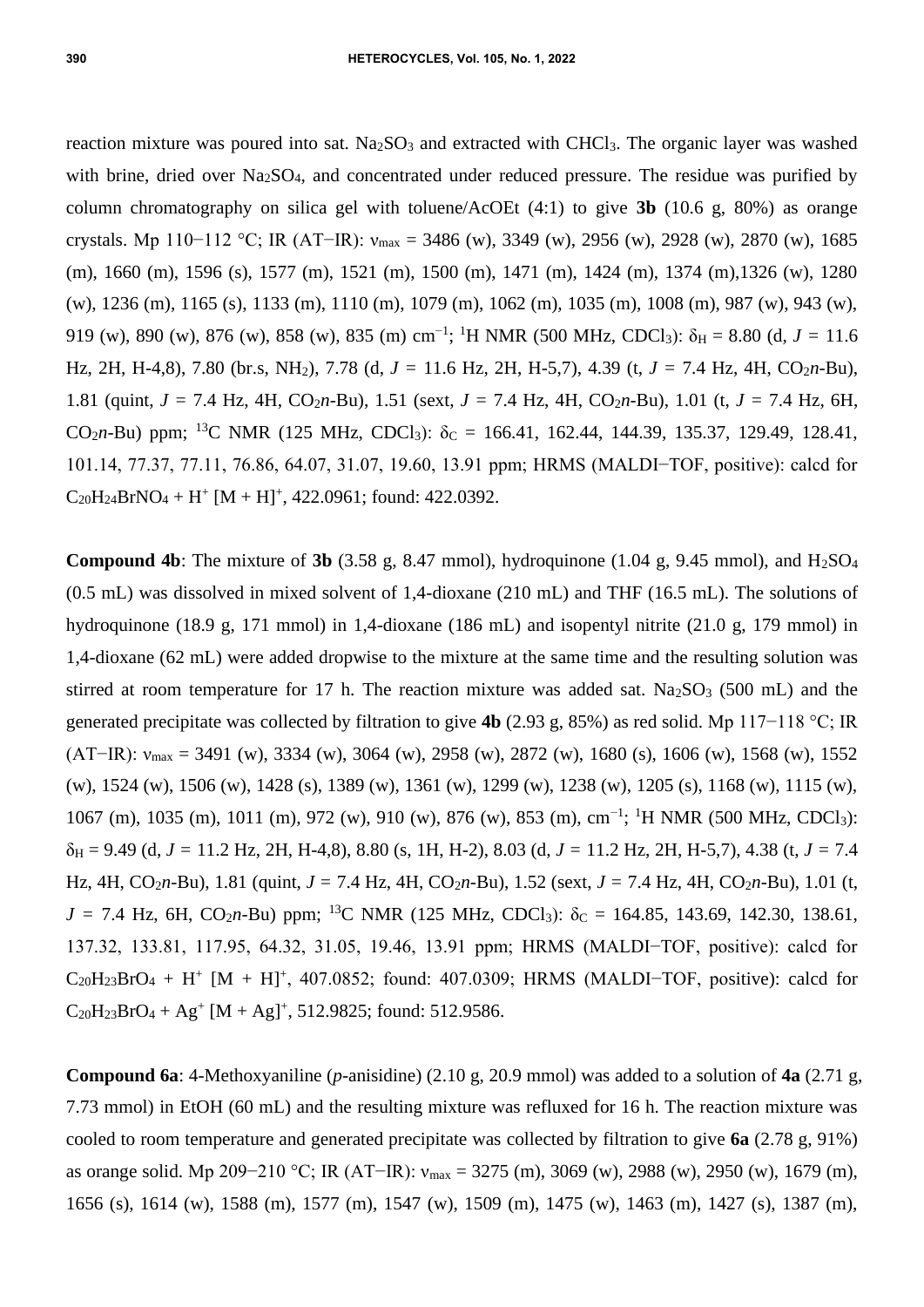1374 (m), 1352 (m), 1333 (m), 1305 (m), 1270 (w), 1246 (m), 1228 (s), 1200 (s), 1172 (m), 1146 (m), 1102 (m), 1038 (s), 1001 (m), 962 (w), 939 (w), 904 (w), 887 (w), 865 (w), 837 (m), 810 (m) (w) cm−1 ; <sup>1</sup>H NMR (500 MHz, CDCl<sub>3</sub>):  $\delta_H$  = 9.33 (d, *J* = 11.5 Hz, 2H, H-4,8), 8.31 (s, 1H, H-2), 7.20 (m, 3H, H<sub>meta</sub> of Ar and NH), 7.02 (d, *J* = 11.5 Hz, 2H, H-5,7), 6.95 (d, *J* = 8.6 Hz, 2H, H*ortho* of Ar), 4.35 (q, *J* = 7.1 Hz, 4H, CO<sub>2</sub>Et), 3.84 (s, 3H, OMe), 1.39 (t,  $J = 7.1$  Hz, 6H, CO<sub>2</sub>Et) ppm; <sup>13</sup>C NMR (125 MHz, CDCl<sub>3</sub>):  $\delta$ <sub>C</sub> = 165.90, 158.78, 158.62, 139.29, 137.15, 136.15, 130.75, 126.87, 116.22, 116.01, 115.27, 59.71, 55.66, 14.68 ppm; HRMS (MALDI-TOF, positive): calcd for C<sub>23</sub>H<sub>23</sub>NO<sub>5</sub> − H<sup>+</sup> [M − H]<sup>+</sup>, 392.1492; found: 392.0928; HRMS (MALDI-TOF, positive): calcd for  $C_{23}H_{23}NO_5 + Ag^+ [M + Ag]^+, 500.0622$ ; found: 500.0595.

**Compound 6b**: 4-Methoxyaniline (*p-*anisidine) (256 mg, 2.08 mmol) was added to a solution of **4b** (408 mg, 1.00 mmol) in EtOH (5 mL) and the resulting mixture was refluxed for 18 h. The solvent was removed under reduced pressure and the residue was purified by column chromatography on silica gel with CHCl3/AcOEt (10:1) as an eluent to give **6b** (333 mg, 74%) as orange solid. Mp 113−114 °C; IR (AT−IR):  $v_{\text{max}} = 3318$  (w), 2958 (w), 1683 (w), 1660 (m), 1613 (w), 1588 (m), 1537 (w), 1509 (m), 1459 (w), 1432 (s), 1386 (w), 1371 (m), 1334 (m), 1304 (w), 1261 (w), 1248 (m), 1223 (m), 1196 (s), 1146 (m), 1103 (m), 1065 (w), 1041 (s), 1015 (m), 958 (w), 904 (w), 870 (w), 832 (m) cm−1 ; <sup>1</sup>H NMR (500 MHz, CDCl<sub>3</sub>):  $\delta_H$  = 9.32 (d, *J* = 11.7 Hz, 2H, H-4,8), 8.28 (s, 1H, H-2), 7.41 (s, 1H, NH), 7.19 (dd, *J* = 6.7, 2.2 Hz, 2H, H*meta* of Ar), 7.04 (d, *J =* 11.7 Hz, 2H, H-5,7), 6.93 (dd, *J =* 6.7, 2.2 Hz, 2H, H*ortho* of Ar), 4.28 (t, *J =* 7.5 Hz, 4H, CO2*n*-Bu), 3.83 (s, 3H, OMe), 1.75 (quint, *J =* 7.5 Hz, 4H, CO2*n*-Bu), 1.47 (sext, *J =* 7.5 Hz, 4H, CO<sub>2</sub>*n*-Bu), 0.97 (t, *J* = 7.5 Hz, 6H, CO<sub>2</sub>*n*-Bu) ppm; <sup>13</sup>C NMR (125 MHz, CDCl<sub>3</sub>):  $\delta_C = 166.04$ , 158.92, 158.57, 139.27, 137.09, 136.01, 130.80, 126.81, 116.27, 115.99, 115.24, 63.69, 55.64, 31.13, 19.46, 13.93 ppm; HRMS (MALDI-TOF, positive): calcd for C<sub>27</sub>H<sub>31</sub>NO<sub>5</sub> + H<sup>+</sup> [M + H]<sup>+</sup>, 450.2275; found: 450.2204; HRMS (MALDI-TOF, positive): calcd for  $C_{27}H_{31}NO_5 + Ag^+ [M + Ag]^+, 556.1248;$ found: 556.1180.

**Compound 7a**: 3,4,5-Trimethoxyaniline (729 mg, 3.98 mmol) was added to a solution of **4a** (714 mg, 2.03 mmol) in EtOH (25 mL) and the resulting mixture was refluxed for 16 h. The solvent was removed under reduced pressure and the residue was purified by column chromatography on silica gel with CHCl3/AcOEt (10:1) as an eluent to give **7a** (327 mg, 36%) as orange solid. Mp 192−193 °C; IR (AT−IR):  $v_{\text{max}} = 3301$  (w), 3287 (w), 2980 (w), 2939 (w), 1660 (m), 1601 (m), 1578 (m), 1550 (w), 1504 (m), 1462 (m), 1430 (s), 1389 (m), 1374 (m), 1352 (m), 1313 (m), 1262 (w), 1201 (s), 1158 (m), 1127 (s), 1103 (m), 1041 (m), 992 (m), 903 (w), 841 (m), 822 (w), 807 (w) cm<sup>-1</sup>; <sup>1</sup>H NMR (500 MHz, CDCl<sub>3</sub>): δ<sub>H</sub> = 9.37 (d, *J =* 11.4 Hz, 2H, H-4,8), 8.33 (s, 1H, H-2), 7.20 (s, 1H, NH), 7.10 (d, *J =* 11.4 Hz, 2H, H-5,7),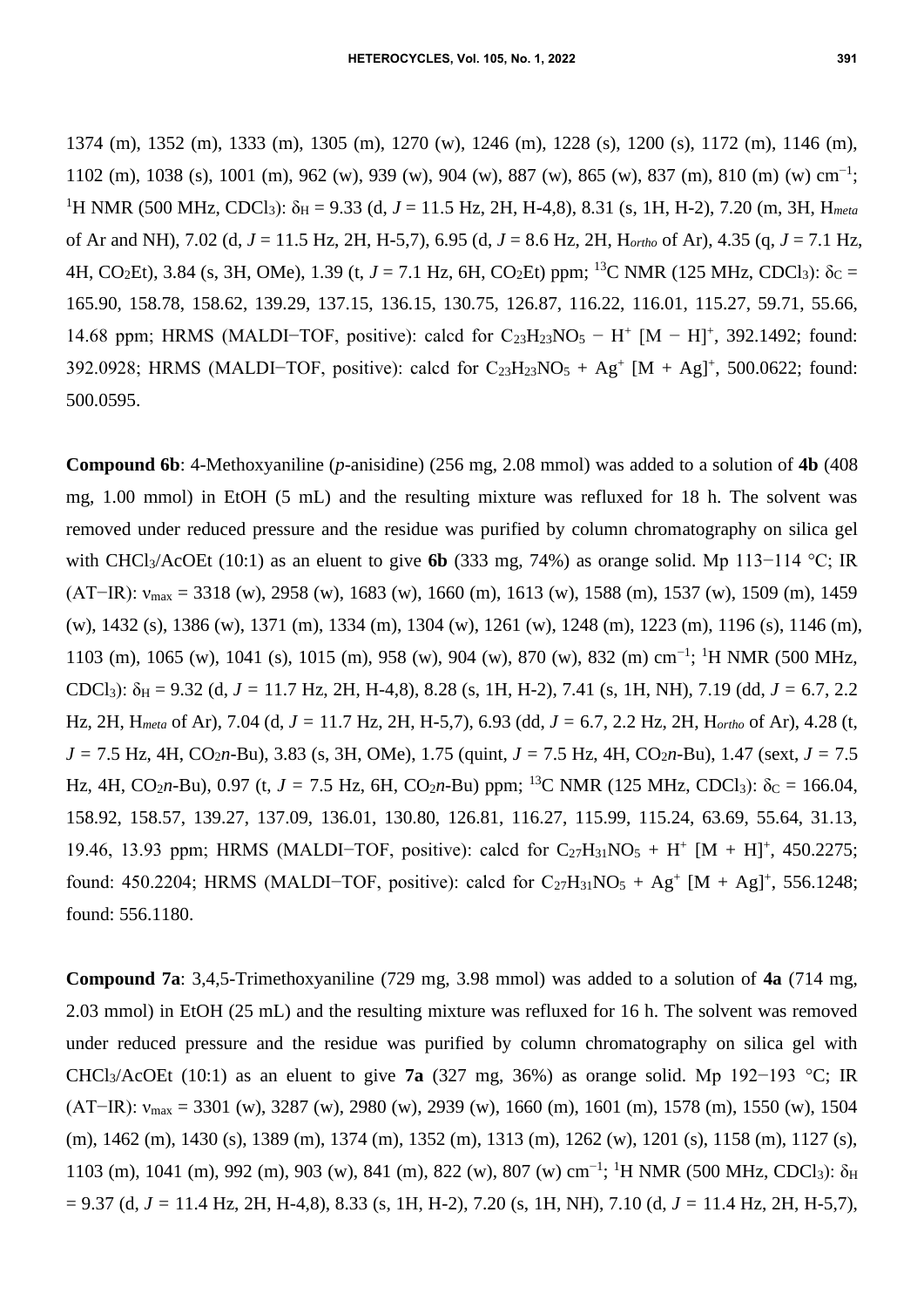6.51 (s, 2H, Ar), 4.36 (q, *J =* 7.2 Hz, 4H, CO2Et), 3.88 (s, 3H, OMe), 3.81 (s, 6H, OMe), 1.40 (t, *J =* 7.2 Hz, 6H, CO<sub>2</sub>Et) ppm; <sup>13</sup>C NMR (125 MHz, CDCl<sub>3</sub>):  $\delta$ c = 165.86, 158.00, 154.28, 139.29, 137.44, 136.95, 136.53, 133.99, 116.62, 116.13, 102.30, 61.13, 59.78, 56.35, 14.68 ppm; HRMS (MALDI−TOF, positive): calcd for  $C_{25}H_{27}NO_7$  [M + H]<sup>+</sup>, 454.1860; found: 454.1534; HRMS (MALDI–TOF, positive): calcd for  $C_{25}H_{27}NO_7 + Ag^+ [M + Ag]^+, 560.0833$ ; found: 560.0434.

**Compound 7b**: 3,4,5-Trimethoxyaniline (736 mg, 4.02 mmol) was added to a solution of **4b** (817 mg, 2.01 mmol) in EtOH (15 mL) and the resulting mixture was refluxed for 17 h. The solvent was removed under reduced pressure and the residue was purified by column chromatography on silica gel with CHCl<sup>3</sup> (10:1) as an eluent to give **7b** (660 mg, 65%) as orange solid. Mp 140−142 °C; IR (AT−IR): νmax = 3269 (w), 2947 (w), 1677 (m), 1652 (m), 1604 (m), 1577 (m), 1548 (w), 1505 (m), 1458 (m), 1425 (s), 1390 (m), 1371 (m), 1315 (m), 1302 (m), 1268 (w), 1200 (s), 1161 (m), 1125 (m), 1099 (m), 1043 (m), 1015 (m), 998 (m), 925 (w), 901 (w), 840 (m), 820 (w) cm<sup>-1</sup>; <sup>1</sup>H NMR (500 MHz, CDCl<sub>3</sub>):  $\delta$ <sub>H</sub> = 9.39 (d, *J* = 11.7 Hz, 2H, H-4,8), 8.33 (s, 1H, H-2), 7.10 (d, *J =* 11.7, 2H, H-5,7), 7.00 (s, 1H, NH), 6.53 (s, 2H, Ar), 4.31 (t, *J =* 7.5 Hz, 4H, CO2*n*-Bu), 3.89 (s, 3H, OMe), 3.83 (s, 6H, OMe), 1.77 (quint., *J =* 7.5 Hz, 4H, CO<sub>2</sub>*n*-Bu), 1.49 (sext,  $J = 7.5$  Hz, 4H, CO<sub>2</sub>*n*-Bu), 0.98 (t,  $J = 7.5$  Hz, 6H, CO<sub>2</sub>*n*-Bu) ppm; <sup>13</sup>C NMR (125 MHz, CDCl<sub>3</sub>):  $\delta_C = 166.04, 158.92, 158.57, 139.27, 137.09, 136.01, 130.80, 126.81, 116.27, 115.99$ 115.24, 63.69, 55.64, 31.13, 19.46, 13.93 ppm; HRMS (MALDI−TOF, positive): calcd for C29H35NO<sup>7</sup> +  $H^+$  [M + H]<sup>+</sup>, 510.2486; found: 510.1724; HRMS (MALDI–TOF, positive): calcd for C<sub>29</sub>H<sub>35</sub>NO<sub>7</sub> + Ag<sup>+</sup>  $[M + Ag]^{+}$ , 616.1459; found: 616.0754.



precipitate was washed with sat.  $K_2CO_3$  solution to give compound **8a** (117 mg, 30%) as orange solid. The filtrate was also extracted with toluene, washed with brine and dried with  $Na<sub>2</sub>SO<sub>4</sub>$ . The solvent was removed under reduced pressure and the residue was purified by column chromatography on silica gel with CHCl<sup>3</sup> (10:1) as an eluent to give **8a** (20 mg, 5%). Overall yield of **8a** was 35% yield (137 mg). Mp 280−282 °C; IR (AT−IR): νmax = 3247 (w), 2979 (w), 2905 (w), 1644 (s), 1602 (w), 1556 (w), 1510 (m), 1480 (m), 1463 (w), 1426 (m), 1385 (m), 1359 (w), 1314 (m), 1299 (m), 1272 (w), 1219 (s), 1139 (m), 1106 (m), 1045 (m), 1030 (m), 1005 (w), 986 (w), 938 (w), 834 (m) cm<sup>-1</sup>; <sup>1</sup>H NMR (500 MHz, DMSO-*d*6): δ<sup>H</sup> = 10.43 (s, 1H, H-11), 9.49 (d, *J =* 11.2 Hz, 1H, H-7), 8.29 (s, 1H, H-9), 7.99 (d, *J =* 10.9 Hz, 1H, H-6), 7.62−7.67 (m, 2H, H-3,4), 7.26 (dd, *J =* 8.9, 2.6 Hz, 1H, H-3), 4.35 (q, *J =* 7.1 Hz, 2H,

 $11$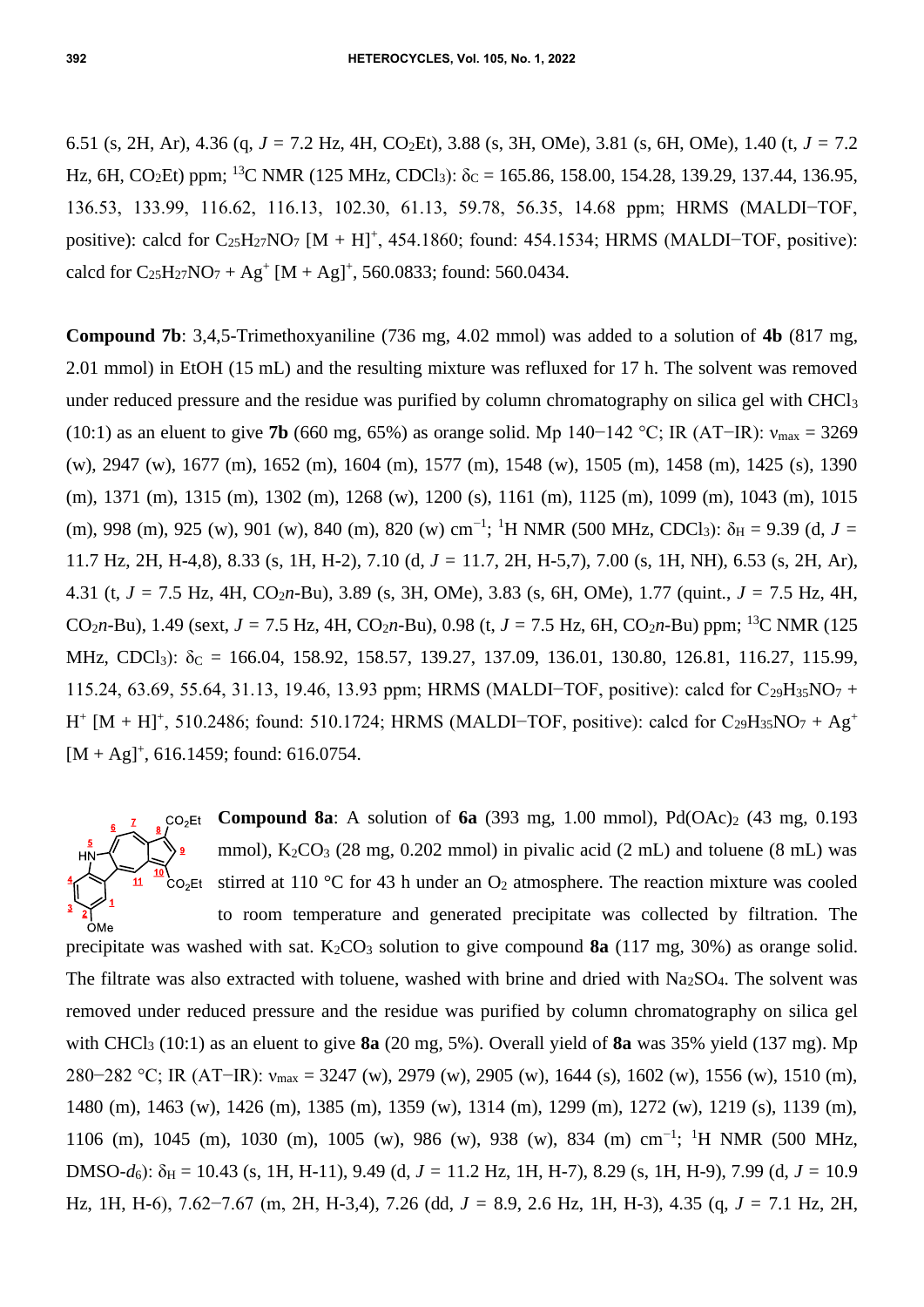CO2Et), 4.31 (d, *J =* 7.2 Hz, 2H, CO2Et), 3.93 (s, 3H, OMe), 1.40 (t, *J =* 7.2 Hz, 3H, CO2Et), 1.35 (t, *J =* 7.1 Hz, 3H, CO<sub>2</sub>Et) ppm; <sup>13</sup>C NMR (125 MHz, DMSO- $d_6$ ):  $\delta_c = 165.20$ , 165.15, 155.91, 147.62, 138.61, 136.50, 134.51, 134.13, 133.87, 132.61, 126.68, 123.37, 118.54, 117.36, 115.47, 115.06, 113.81, 101.88, 59.95, 59.83, 56.12, 15.03, 14.99 ppm; HRMS (MALDI-TOF, positive): calcd for C<sub>23</sub>H<sub>21</sub>NO<sub>5</sub> [M]<sup>+</sup>, 391.1420; found: 391.1420; HRMS (MALDI-TOF, positive): calcd for  $C_{23}H_{21}NO_5 + Ag^+ [M + Ag]^+,$ 498.0465; found: 497.9760.

**Compound 8b**: A solution of **6b** (115 mg, 0.255 mmol), Pd(OAc)<sub>2</sub> (12 mg, 0.0526)  $CO<sub>2</sub>n$ -Bu mmol),  $K_2CO_3$  (7 mg, 0.0523 mmol) in pivalic acid (1.4 mL) and toluene (8 mL) was stirred at 110 °C for 17 h under an  $O_2$  atmosphere. The reaction mixture was **՝**<br>CO<sub>2</sub>ո-Bu cooled to room temperature and generated precipitate was collected by filtration. ÒMe The precipitate was washed with sat.  $K_2CO_3$  solution to give **8b** (92 mg, 81%) as

orange solid. Mp 238−239 °C; IR (AT−IR):  $v_{max}$  = 3243 (w), 2960 (w), 2874 (w), 1681 (m), 1646 (s), 1595 (w), 1553 (w), 1508 (m), 1474 (m), 1458 (m), 1437 (m), 1383 (m), 1351 (w), 1305 (m), 1271 (w), 1227 (s), 1187 (m), 1141 (m), 1103 (m), 1068 (w), 1033 (m), 981 (w), 938 (w), 898 (w), 833 (m), 810 (m), 787 (m), 764 (m), 744 (w), 725 (w), 713 (w), 665 (w) cm<sup>-1</sup>; <sup>1</sup>H NMR (500 MHz, , CDCl<sub>3</sub>)  $\delta_H$  = 10.67 (s, 1H, H-11), 9.72 (d, *J =* 11.2 Hz, 1H, H-7), 9.15 (s, 1H, NH), 8.63 (s, 1H, H-9), 7.84 (d, *J =* 2.3 Hz, 1H, H-1), 7.79 (d, *J =* 11.2 Hz, 1H, H-6), 7.48 (d, *J =* 8.6 Hz, 1H, H-4), 7.23 (dd, *J =* 8.6, 2.3 Hz, 1H, H-3), 4.42 (m, 4H, CO2*n*-Bu), 3.99 (s, 3H, OMe), 1.80−1.91 (m, 4H, CO2*n*-Bu), 1.52−1.61 (m, 4H, CO<sub>2</sub>*n*-Bu), 1.01−1.05 (m, 6H, CO<sub>2</sub>*n*-Bu) ppm; <sup>13</sup>C NMR (125 MHz, CDCl<sub>3</sub>):  $\delta_c = 166.16, 166.02, 156.09$ , 146.45, 139.42, 138.22, 136.12, 134.17, 133.30, 132.91, 127.34, 123.61, 118.34, 116.61, 115.88, 115.62, 112.06, 102.38, 63.87, 56.19, 31.23, 31.20, 19.56, 19.53, 13.97 ppm; HRMS (MALDI−TOF, positive): calcd for  $C_{27}H_{29}NO<sub>5</sub>$  + [M]<sup>+</sup>, 447.2046; found: 447.1304; HRMS (MALDI-TOF, positive): calcd for  $C_{27}H_{29}NO_5 + Ag^+ [M + Ag]^+, 554.1091$ ; found: 554.0253.



**Compound 9a:** A solution of **7a** (113 mg, 0.249 mmol),  $Pd(OAc)_{2}$  (12 mg, 0.0519 mmol),  $K_2CO_3$  (7 mg, 0.0509 mmol) in pivalic acid (0.5 mL) and toluene (1 mL) was stirred at 110 °C for 15 h under an  $O_2$  atmosphere. The reaction mixture was cooled to room temperature, dissolved in CHCl<sub>3</sub> and insoluble matter was separated by filtration. The filtrate was poured into sat.  $K_2CO_3$  and

extracted with CHCl<sub>3</sub>. The organic layer was washed with brine and dried with Na<sub>2</sub>SO<sub>4</sub>. The solvent was removed under reduced pressure and the residue was purified by column chromatography on silica gel with CHCl3/AcOEt (10:1) as an eluent to give **9a** (46 mg, 41%) as orange solid. Mp 178−180 °C; IR (AT−IR):  $v_{\text{max}} = 3518$  (w), 3366 (w), 2989 (w), 2942 (w), 1627 (m), 1570 (w), 1504 (m), 1468 (m), 1421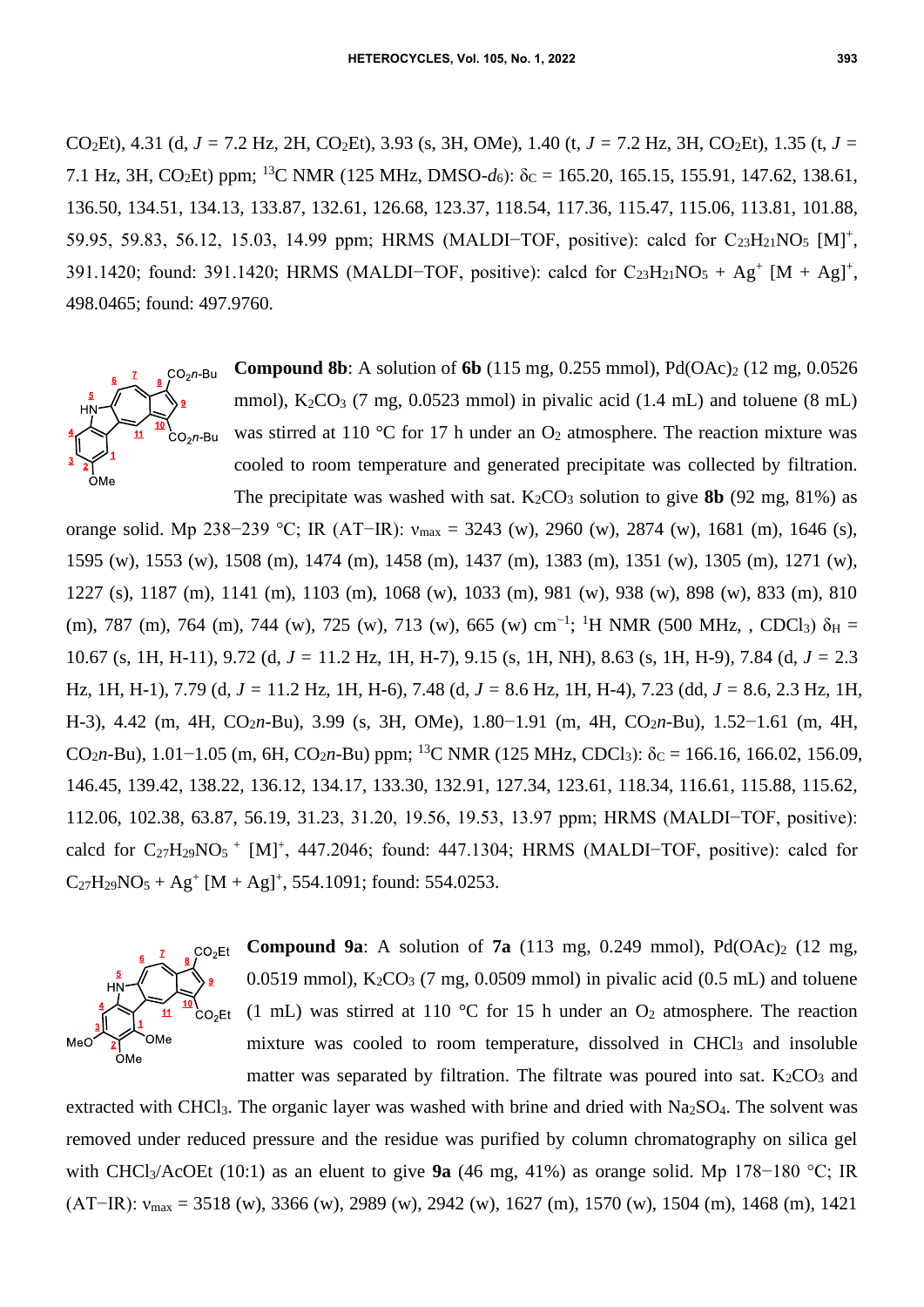(s), 1401 (w), 1384 (m), 1352 (w), 1318 (s), 1289 (w), 1275 (m), 1253 (w), 1212 (s), 1200 (s), 1181 (s), 1153 (w), 1136 (m), 1118 (m), 1105 (m), 1065 (s), 1038 (m), 993 (m), 981 (m), 944 (w), 925 (w), 851 (w) cm−1 ; <sup>1</sup>H NMR (500 MHz, CDCl3): δ<sup>H</sup> = 11.06 (s, 1H, H-11), 9.82 (s, 1H, NH), 9.58 (d, *J =* 11.2 Hz, 1H, H-7), 8.63 (s, 1H, H-9), 7.70 (d, *J =* 11.2 Hz, 1H, H-6), 6.57 (s, 1H, H-4), 4.49 (q, *J =* 7.2 Hz, 2H, CO2Et), 4.43 (q, *J =* 7.2 Hz, 2H, CO2Et), 4.29 (s, 3H, OMe), 3.91 (s, 3H, OMe), 3.82 (s, 3H, OMe), 1.44−1.49 (m, 6H, CO<sub>2</sub>Et) ppm; <sup>13</sup>C NMR (125 MHz, CDCl<sub>3</sub>):  $\delta$ c = 166.26, 166.02, 155.39, 149.62, 146.09, 139.24, 137.99, 136.95, 136.05, 135.69, 132.26, 124.34, 115.45, 115.25, 115.16, 112.30, 89.53, 61.62, 61.07, 59.88, 59.82, 56.26, 14.81, 14.75 ppm; HRMS (MALDI−TOF, positive): calcd for  $C_{25}H_{25}NO<sub>7</sub> [M + H]<sup>+</sup>, 451.1631; found: 451.1334; HRMS (MALDI–TOF, positive): calcd for  $C_{25}H_{25}NO<sub>7</sub>$$  $+ Ag<sup>+</sup> [M + Ag]<sup>+</sup>, 558.0676; found: 558.0328.$ 



**Compound 9b:** A solution of **7b** (130 mg, 0.255 mmol), Pd(OAc)<sub>2</sub> (12 mg, 0.0517 mmol),  $K_2CO_3$  (7 mg, 0.0511 mmol) in pivalic acid (1.5 mL) was  $\cos_2 \theta$ -Bu stirred at 110 °C for 20 h under an O<sub>2</sub> atmosphere. The reaction mixture was cooled to room temperature, dissolved in CHCl<sub>3</sub> and insoluble matter was

separated by filtration. The filtrate was poured into sat.  $K_2CO_3$  and extracted with CHCl<sub>3</sub>. The organic layer was washed with brine and dried with Na<sub>2</sub>SO<sub>4</sub>. The solvent was removed under reduced pressure and the residue was purified by column chromatography on silica gel with CHCl<sub>3</sub>/AcOEt (10:1) as an eluent to give **9b** (27 mg, 21%) as orange solid. Mp 154−156 °C; IR (AT−IR): νmax = 3273 (w), 2958 (w), 2872 (w), 1685 (m), 1658 (m), 1626 (m), 1578 (m), 1503 (m), 1463 (m), 1420 (s), 1378 (m), 1356 (m), 1315 (m), 1287 (m), 1267 (m), 1212 (s), 1200 (s), 1153 (m), 1130 (m), 1103 (m), 1063 (m), 1041 (m), 1014 (m), 996 (m), 956 (w), 926 (w), 885 (w), 839 (m), 785 (m), 768 (m), 738 (w), 707 (w), 695 (w), 679 (w), 668 (m), 659 (w) cm<sup>-1</sup>; <sup>1</sup>H NMR (500 MHz, DMSO- $d_6$ ):  $\delta_H = 11.00$  (s, 1H, H-11), 9.53 (d, *J* = 11.1 Hz, 1H, H-7), 8.35 (s, 1H, H-9), 8.05 (d, *J =* 11.1 Hz, 1H, H-6), 7.04 (s, 1H, H-4), 4.32 (t, *J =* 6.6 Hz, 2H, CO2*n*-Bu), 4.28 (t, *J =* 6.6 Hz, 2H, CO2*n*-Bu), 4.19 (s, 3H, OMe), 3.95 (s, 3H, OMe), 3.83 (s, 3H, OMe), 1.69−1.77 (m, 4H, CO2*n*-Bu), 1.42−1.48 (m, 4H, CO2*n*-Bu), 0.91−0.97 (m, 6H, CO2*n*-Bu) ppm; Measurement of <sup>13</sup>C NMR was hampered by the low solubility of this compound; HRMS (MALDI–TOF, positive): calcd for  $C_{29}H_{33}NO_7 + H^+ [M + H]^+$ , 507.2252; found: 507.1881; HRMS (MALDI-TOF, positive): calcd for  $C_{29}H_{33}NO_7 + Ag^+ [M + Ag]^+, 614.1302$ ; found: 614.0723.

### **ACKNOWLEDGEMENTS**

This work was supported by the JSPS KAKENHI Grant Numbers 17K05780 and 21K05037.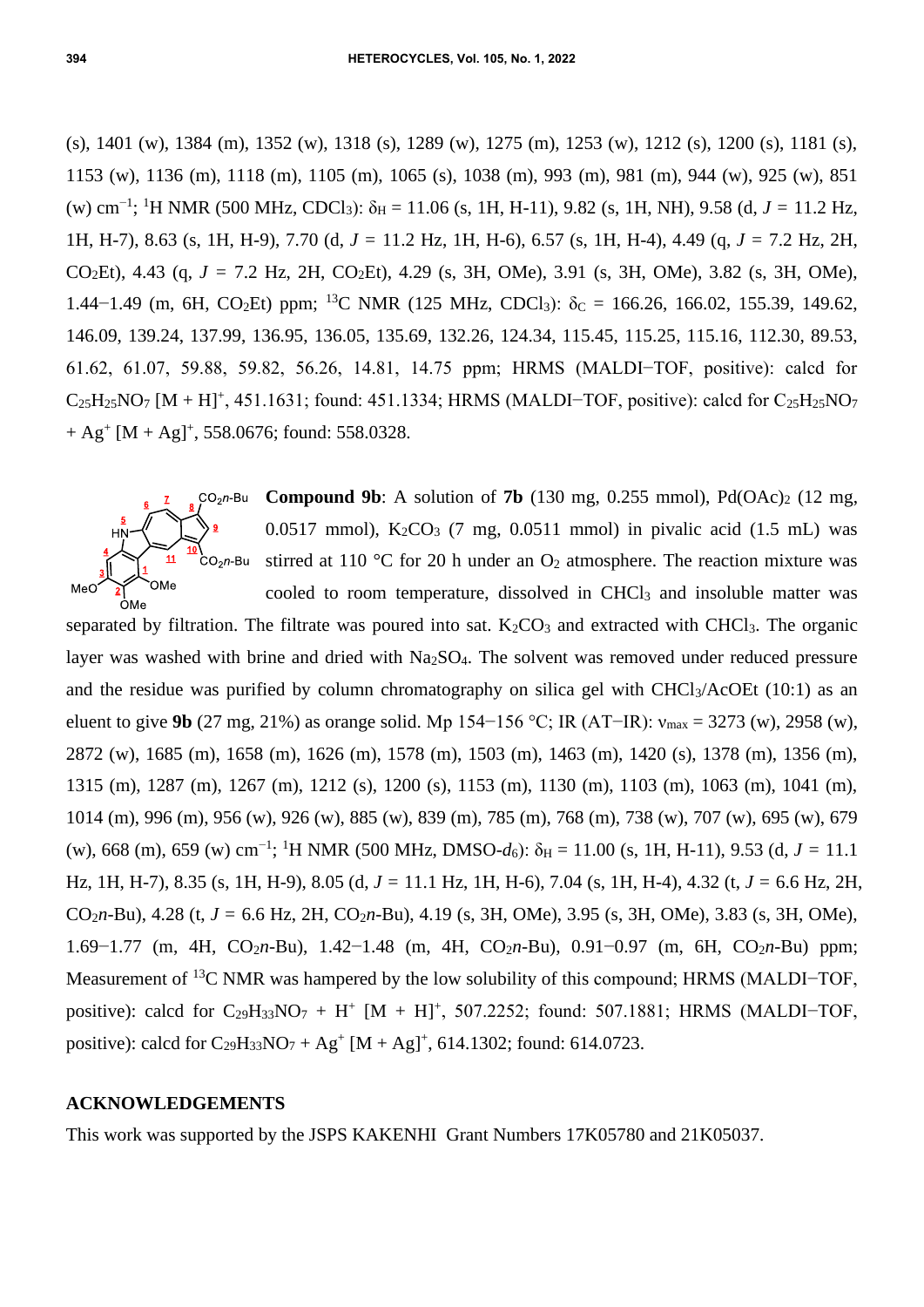#### **REFERENCES**

- 1. R. B. Van Order and H. G. Lindwall, *Chem. Rev.*, 1942, **30**, 69; G. R. Humphrey and J. T. Kuethe, *Chem. Rev.*, 2006, **106**, 2875; A. J. Kochanowska-Karamyan and M. T. Hamann, *Chem. Rev.*, 2010, **110**, 4489; M. Shiri, M. A. Zolfigol, H. G. Kruger, and Z. Tanbakouchian, C*hem. Rev.*, 2010, **110**, 2250; A. Matsnev, S. Noritake, Y. Nomura, E. Tokunaga, S. Nakamura, and N. Shibata, *Angew. Chem. Int. Ed.*, 2010, **49**, 572; M. Shiri, *Chem. Rev.*, 2012, **112**, 3508; T. Janosik, A. Rannug, U. Rannug, N. Wahlström, J. Slätt, and J. Bergman, *Chem. Rev.*, 2018, **118**, 9058; M. Kitajima, S. Nakano, N. Kogure, S. Subhadhirasakul, and H. Takayama, *Heterocycles*, 2019, **99**, 213.
- 2. B. Robinson, *Chem. Rev.*, 1963, **63**, 373; B. Robinson, *Chem. Rev.*, 1969, **69**, 227.
- 3. S. Cacchi and G. Fabrizi, *Chem. Rev.*, 2005, **105**, 2873; S. Cacchi and G. Fabrizi, *Chem. Rev.*, 2011, **111**, PR215; V. P. Boyarskiy, D. S. Ryabukhin, N. A. Bokach, and A. V. Vasilyev, *Chem. Rev.*, 2016, **116**, 5894; M. Hazra, D. Inoue, M. Ito, K. S. Kanyiva, and T. Shibata, *Heterocycles*, 2019, **99**, 1412.
- 4. T. Yanagisawa, S. Wakabayashi, T. Tomiyama, M. Yasunami, and K. Takase, *Chem. Pharm. Bull.*, 1988, **36**, 641; T. Yanagisawa, K. Kosakai, T. Tomiyama, M. Yasunami, and K. Takase, *Chem. Pharm. Bull.*, 1990, **38**, 3355; T. Yanagisawa, K. Kosakai, C. Izawa, T. Tomiyama, and M. Yasunami, *Chem. Pharm. Bull.*, 1991, **39**, 2429; T. Wada, R. Maruyama, Y. Irie, M. Hashimoto, H. Wakabayashi, N. Okudaira, Y. Uesawa, H. Kagaya, and H. Sakagami, *In Vivo*, 2018, **32**, 479; M. Uehara, H. Minemura, T. Ohno, M. Hashimoto, H. Wakabayashi, N. Okudaira, and H. Sakagami, *In Vivo*, 2018, **32**, 541; K. Imanari, M. Hashimoto, H. Wakabayashi, N. Okudaira, K. Bandow, J. Nagai, M. Tomomura, A. Tomomura, Y. Uesawa, and H. Sakagami, *Anticancer Res.*, 2019, **39**, 3507; F. Ayaz, A. Yuzer, T. Ince, and M. Ince, *Inflammation*, 2020, **43**, 1009.
- 5. G. Fischer, *Adv. Heterocycl. Chem.*, 2009, **97**, 131; S. Ito, T. Shoji, and N. Morita, *Synlett*, 2011, 2279; T. Shoji and S. Ito, *Chem. Eur. J.*, 2017, **23**, 16696; T. Shoji and S. Ito, *Adv. Heterocycl. Chem.*, 2018, **126**, 1; T. Shoji, T. Araki, N. Iida, K. Miura, A. Ohta, R. Sekiguchi, S. Ito, and T. Okujima, *Org. Chem. Front*., 2019, **6**, 195; T. Shoji, K. Miura, A. Ohta, R. Sekiguchi, S. Ito, Y. Endo, T. Nagahata, S. Mori, and T. Okujima, *Org. Chem. Front*., 2019, **6**, 2801; T. Shoji, T. Okujima, and S. Ito, *Int. J. Mol. Sci.*, 2020, **21**, 7087; T. Shoji, S. Sugiyama, Y. Kobayashi, A. Yamazaki, Y. Ariga, R. Katoh, H. Wakui, M. Yasunami, and S. Ito, *Chem. Commun.*, 2020, **56**, 1485.
- 6. T. Shoji, Y. Inoue, and S. Ito, *Tetrahedron Lett.*, 2012, **53**, 1493.
- 7. M. Nishiura, I. Ueda, and K. Yamamura, *Heterocycles*, 2007, **74**, 951.
- 8. H. Xin, J. Li, R.-Q. Lu, X. Gao, and T. M. Swager, *J. Am. Chem. Soc.*, 2020, **142**, 13598.
- 9. B.-C. Hong, Y.-F. Jiang, and E. S. Kumar, *Bioorg. Med. Chem. Lett.*, 2001, **11**, 1981.